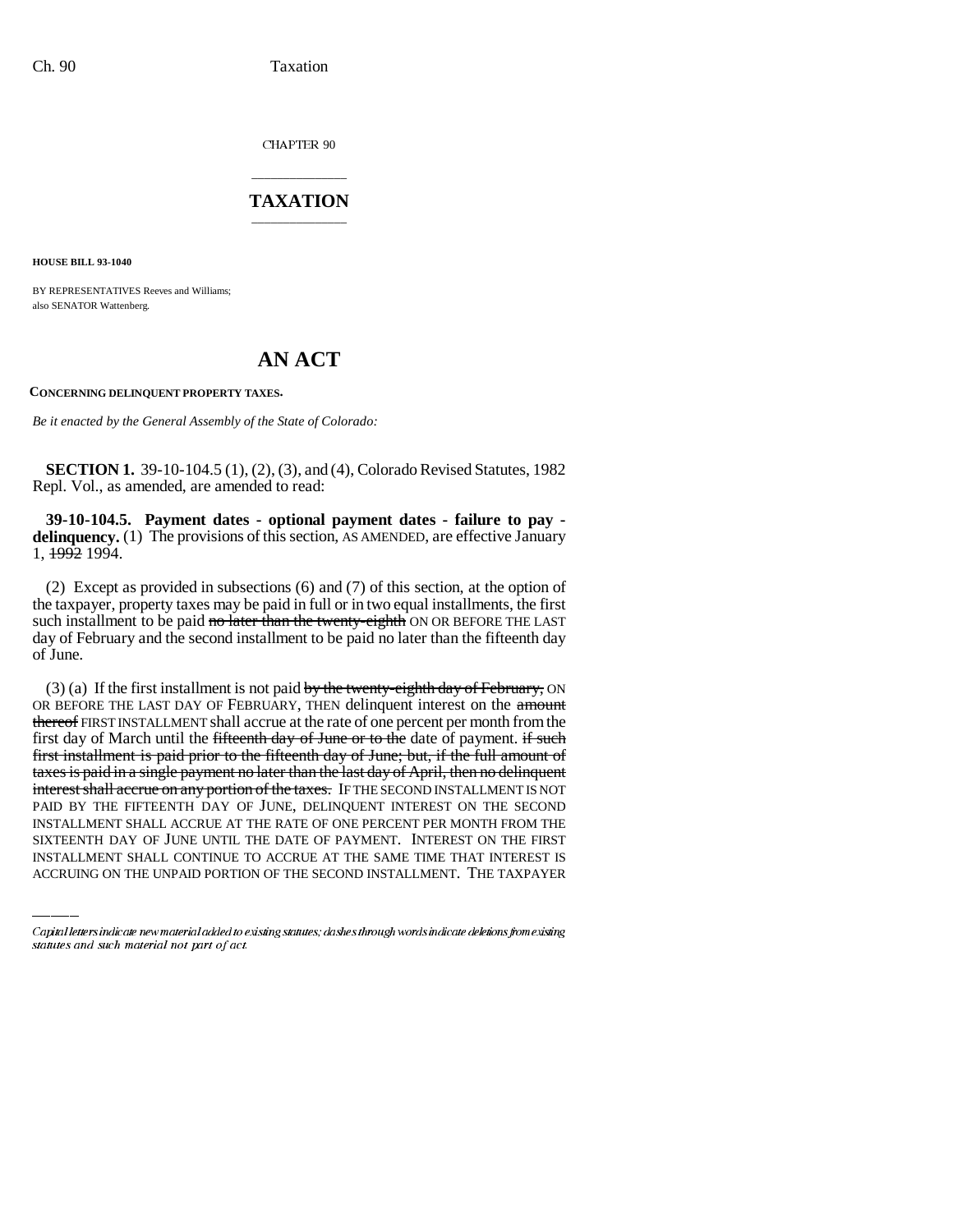SHALL CONTINUE TO HAVE THE OPTION OF PAYING DELINQUENT PROPERTY TAXES IN TWO EQUAL INSTALLMENTS UNTIL ONE DAY PRIOR TO THE SALE OF THE TAX LIEN ON SUCH PROPERTY PURSUANT TO ARTICLE 11 OF THIS TITLE.

(b) NOTWITHSTANDING THE PROVISIONS OF PARAGRAPH (a) OF THIS SUBSECTION (3), IF THE FULL AMOUNT OF TAXES IS PAID IN A SINGLE PAYMENT ON OR BEFORE THE LAST DAY OF APRIL, THEN NO DELINQUENT INTEREST SHALL ACCRUE ON ANY PORTION OF THE TAXES. IF THE FULL AMOUNT OF TAXES IS PAID IN A SINGLE PAYMENT AFTER THE LAST DAY OF APRIL, INTEREST SHALL BE ADDED TO THE FULL AMOUNT OF TAXES DUE IN THE AMOUNT OF ONE PERCENT PER MONTH WHICH SHALL ACCRUE FROM THE FIRST DAY OF MAY UNTIL THE DATE OF PAYMENT.

(c) INTEREST SHALL BE CALCULATED ON DELINQUENT TAXES AS PROVIDED IN PARAGRAPHS (a) AND (b) OF THIS SUBSECTION (3) AS SPECIFIED IN THE FOLLOWING TABLE:

| <b>REQUIRED DATE OF</b><br><b>PAYMENT</b> |                 | LAST DAY OF<br>FEBRUARY |                                          | <b>JUNE 15TH</b> |    | <b>APRIL 30TH</b>          |
|-------------------------------------------|-----------------|-------------------------|------------------------------------------|------------------|----|----------------------------|
| <b>MONTH PAID</b>                         | 1ST INSTALLMENT |                         | <b>HALF TAX OPTION</b><br>2D INSTALLMENT |                  |    | <b>FULL TAX</b><br>OPTION* |
| <b>MARCH</b>                              |                 | 1%                      |                                          |                  |    |                            |
| <b>APRIL</b>                              |                 | 2%                      |                                          |                  |    |                            |
| <b>MAY</b>                                | 3%              |                         |                                          |                  | 1% |                            |
| <b>JUNE 1-15</b>                          |                 | 4%                      |                                          |                  |    | 2%                         |
| <b>JUNE 16-30</b>                         |                 | 4%                      |                                          | 1%               |    | 2%                         |
| <b>JULY</b>                               | 5%              |                         | 2%                                       |                  | 3% |                            |
| <b>AUGUST</b>                             |                 | 6%                      |                                          | 3%               |    | 4%                         |
| <b>SEPTEMBER</b>                          |                 | 7%                      |                                          | 4%               |    | 5%                         |
| <b>OCTOBER</b>                            |                 | 8%                      |                                          | 5%               |    | 6%                         |
| <b>NOVEMBER</b>                           |                 | 9%                      |                                          | 6%               |    | 7%                         |
| <b>DECEMBER</b>                           |                 | 10%                     |                                          | 7%               |    | 8%                         |

\*TOTAL TAXES LESS THAN \$25.00 MUST BE PAID USING THE FULL TAX OPTION.

(4) If the full amount of taxes is not paid on or prior to the fifteenth day of June, then delinquent interest on the unpaid portion thereof shall accrue at the rate of one percent per month from the sixteenth day of June until the date of payment, which delinquent interest shall be in addition to any delinquent interest which may have accrued on the same taxes prior to said sixteenth day of June.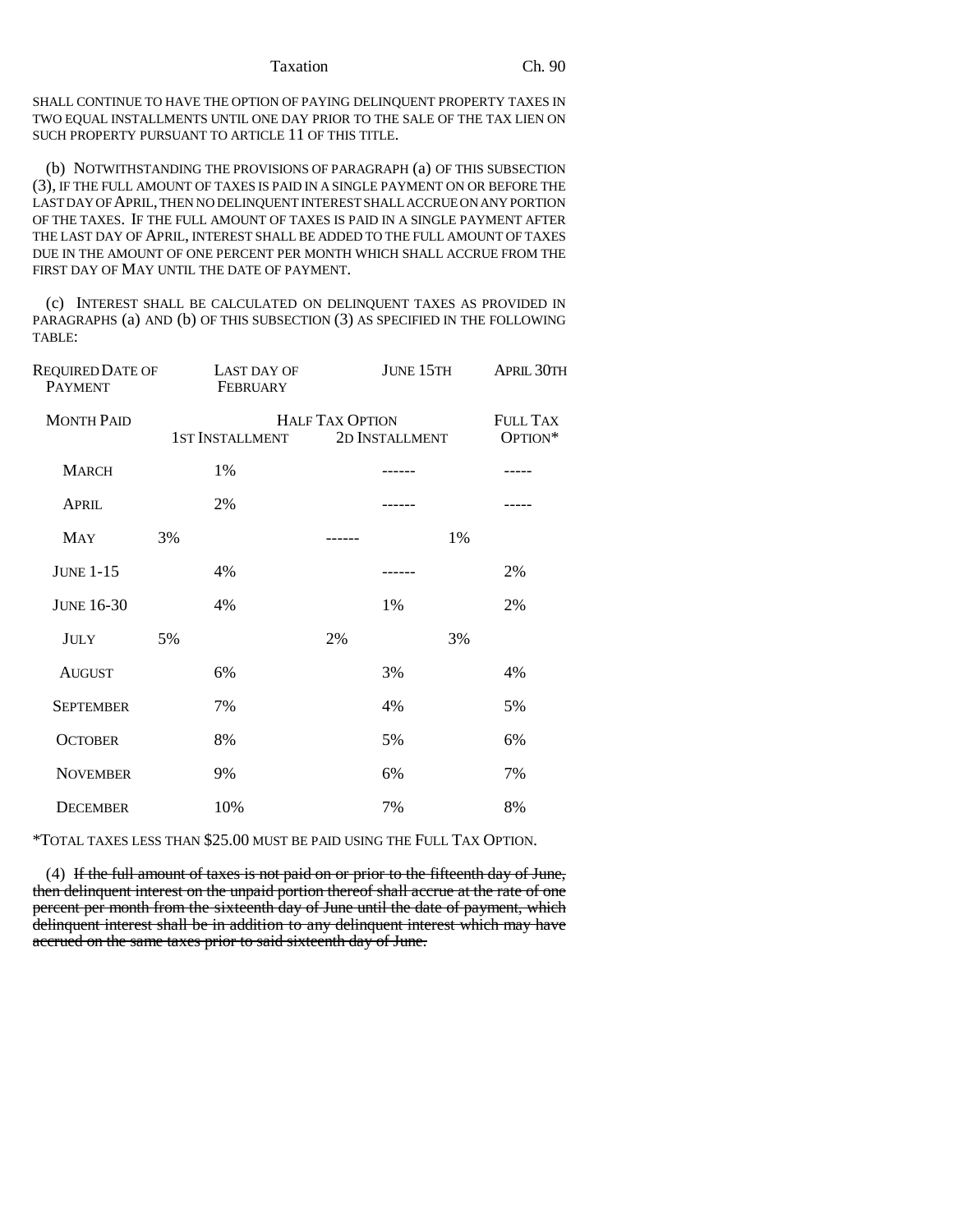**SECTION 2.** 39-10-110, Colorado Revised Statutes, 1982 Repl. Vol., as amended, is amended to read:

**39-10-110. Publication of delinquent taxes.** During the month of September, the treasurer shall publish for one time only in a newspaper published in his county a notice listing the names and addresses of all persons whose taxes on personal property are unpaid and delinquent, with the amount of such taxes and delinquent interest thereon to and including the last day of September, plus the fee prescribed in section 30-1-102, C.R.S. Such notice shall recite that, if the amount of such delinquent taxes, delinquent interest, and fee is not paid by the last day of September, the personal property upon which such taxes were levied shall be subject to distraint, seizure, and sale. If there is no newspaper published in the county, then the treasurer shall conspicuously post copies of such notice in the county courthouse, IN THE TREASURER'S OFFICE, and in at least two ONE other public places PLACE in the county seat.

**SECTION 3.** 39-10-111 (1) (a), Colorado Revised Statutes, 1982 Repl. Vol., is amended to read:

**39-10-111. Distraint, sale of personal property - redemption of mobile home.** (1) (a) At any time after the first day of October, the treasurer shall enforce collection of delinquent taxes on personal property by distraining, seizing, and selling such property. Whenever a distraint warrant is issued, it shall be served by the sheriff OR A COMMISSIONED DEPUTY OR, AT THE DISCRETION OF SUCH SHERIFF, BY A PRIVATE SERVER OF PROCESS HIRED FOR SUCH PURPOSE. ANY COST INCURRED AS A RESULT OF HIRING A PRIVATE SERVER OF PROCESS SHALL BE PAID BY THE SHERIFF'S OFFICE, AND SUCH COST SHALL NOT EXCEED THE AMOUNT SPECIFIED IN SECTION 30-1-104 (1) (a), C.R.S.

**SECTION 4.** 39-11-136, Colorado Revised Statutes, 1982 Repl. Vol., as amended, is amended BY THE ADDITION OF A NEW SUBSECTION to read:

**39-11-136. Treasurer to execute deed - effect.** (3) EXECUTION OF A DEED PURSUANT TO THIS SECTION SHALL NOT AFFECT THE EXISTENCE OF ANY PUBLIC OR PRIVATE ROADS, RIGHTS-OF-WAY, OR OTHER EASEMENTS CLAIMED OR EXISTING PRIOR TO THE EXECUTION OF SUCH DEED.

**SECTION 5.** 39-4-109 (3), Colorado Revised Statutes, 1982 Repl. Vol., as amended, is amended to read:

**39-4-109. Judicial review.** (3) If, upon appeal to the court of appeals, the petitioner is sustained, in whole or in part, then, upon presentation to the treasurer to whom the taxes were paid of a certified copy of the order modifying the valuation for assessment of its property and plant, the treasurer shall forthwith make the appropriate refund of taxes, together with refund interest at the same rate as delinquent interest as specified in section 39-10-104.5,  $\left(4\right)$  and  $\left(6\right)$ , and the petitioner shall also be entitled to a refund of costs incurred in the hearing before the board of assessment appeals and in the appeal to the court or such portion thereof as the court may decree; but, if judgment is for the board of assessment appeals, then the board of assessment appeals shall receive its costs from the appellant. Such refund interest shall only accrue from the date on which payment of taxes was received by the